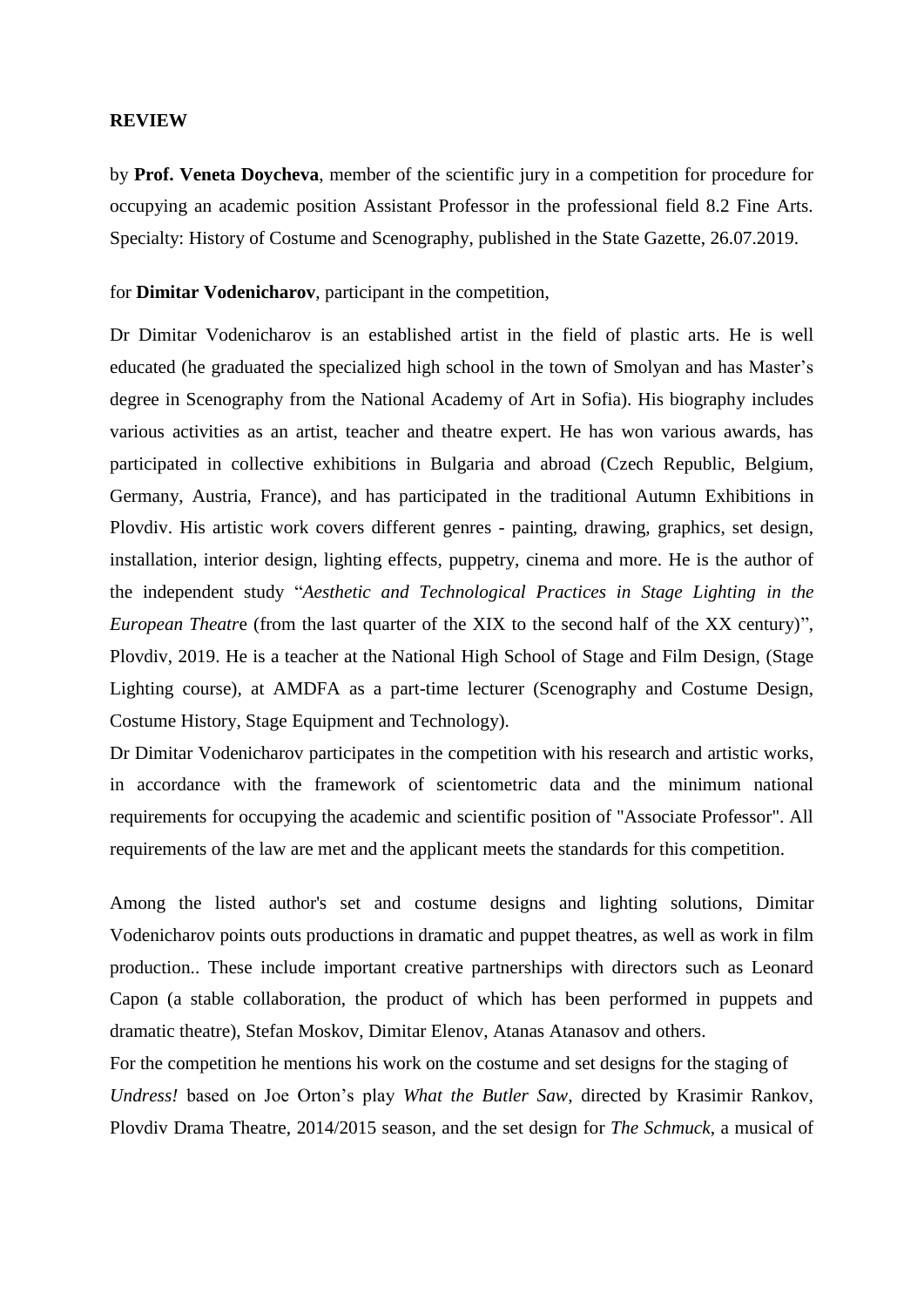Petar Radevski and Leonard Capon by Iva Perzhikova, directed by Leonard Kapon, Plovdiv Drama Theatre, 1995/1996 season.

*Undress*! is a production of Joe Orton's play *What the Butler Saw*, one of the most successful comedies of this British playwright, which is a textbook example of the ability to build a situation out of misunderstanding and with the accumulation of confusion, character swaps, disguise and displacements, to bring the configuration of relationships to the absurd. The presented stage solution of the artist offers a new, modern era with characteristic elements of the standard (we may call them globally available) elements that make up the scene (doctor's office). The principle of the hyper-realistic beginning in the set design is combined with the principle of light costume theatricality, which creates a clear emphasis on the acting atmosphere and works for the effect of comedial removal. The leading means of expression are the colours in combination of active and strong tonality, in the pavilion environment and in the costumes. The turquoise blue (the walls of the doctor's office) is dominant and more discreet variants of this tonality of the costumes (reseda and grassy green), to dark red, orange, black. Thus, the colour saturates the scene with associations for the social motives and character confusions, while at the same time bringing the action closer to the everyday topos that are recognizable to every viewer today. The set design, in its overall colour scheme, expresses the idea of madness and exaggeration arising from the order of social life and from the personal short-sightedness of everyone in this absurd situational whirlwind.

The other production whose stage design was proposed for the competition is *The Schmuck* – a musical based on a fairy tale, recreated in the Plovdiv Drama Theatre. Here, Dimitar Vodenicharov offers a completely different approach. The active means of expression is the principle of transformation achieved through groupings in the differentiation of space (actively used in the three dimensions of the stage). The second dominant is the metamorphosis of the nature of the images that go through the specifics of different subject matter and reach imagery that touches abstract categories. The scenography mobilizes all the mechanical capabilities of the stage and adds its own technical solutions, in order to produce a theatrical image built on the idea of fairy-tale metamorphosis and the power of imagination, which can turn into poetry even the most trivial thing. The author's view of the set designer uses an ingenious combination of geometric principles in the separation of space (a circular stage, divided in its base into micro-spaces with rectangular foundations), and levels (achieved through stairs and created new playgrounds), which by rotating the base and through reducing the heights in front of the viewer's eyes make the cube a pyramid and the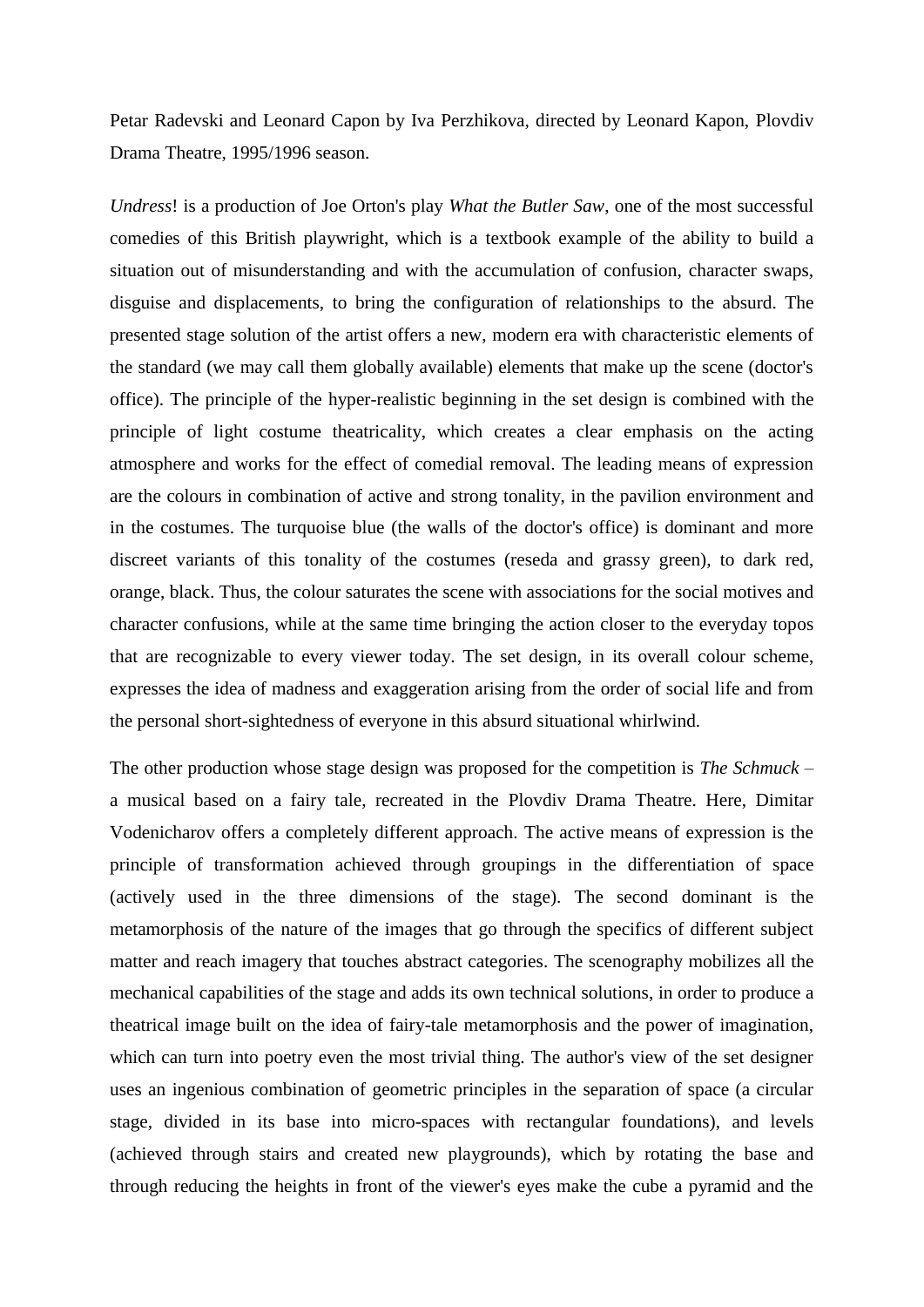circle cut into angular segments. The careful handling of the materials and textures is also of particular importance for achieving a visually spectacular environment. The main material is wood, used in lightweight structures that create an openwork effect (mainly due to the stairs and supports open in space). Complementing this durable, but creating ethereal impression material, is the system of canvases and curtains that, through ropes and reels, achieves a variety of image variants. The measure between stability and variability in materials is balanced and makes it possible to produce, with quick and easy transitions, stage paintings that are associated with contrasting places (a palace, a ship). In this stage solution D. Vodenicharov cleverly incorporates the active lighting, which tones the visual plans and adds to the impression of fairy-tale reality, which, however, is magical and beautiful, thanks to the human look and creativity. I especially want to emphasize the artist's mastery in the proposed sketches, drawings and scale model for this theatrical solution. The precision in the painting, the confident position of the drawings and the artistry in the execution are an absolute guarantee for high professional level and skills. With these works, the candidate proves that in addition to conceptual thinking, he also possesses skills that seem to be dying out, but can never be devalued, since they are an imprint of the artist's uniqueness and always demonstrate that the hand (not the computer program) is the highest point in the profession of the artist. I am convinced that in his teaching work these personal qualities of D. Vodenicharov are of great benefit to his students.

The candidate also mentions some of his articles dealing with different aspects of theatre, the visual beginning and the set design. The article *Adolphe Appia, first performances of modern theatre* (Homo Ludens Magazine, issue 22, 2019), focuses on the concept of illumination in the theory and practice of A. Apia and the importance of his ideas for the European theatre. Vodenicharov traces the chronology of an innovative thinking about the role of light in the theatrical production, expressed in Apia's theory of light as an active theatrical element and as a means of expression that has its own unique properties. The article outlines the dynamics of his experiments and emphasizes the distancing of the idea of the light from the front and open illumination in favour of a diffuse light tone, also achievable with new technical inventions. Another important focus of the article is the attention to the lighting in Apia's understanding and the close connection with the problems of the actor and the human figure on the stage, as well as the complex effects that the light provokes on every surface (plane or relief) and the theatrical reformer's insistence on an active attitude to this plastic problem.

The article *Three scenographic solutions for "light" theatrical genre* (Collection of Spring Scientific Readings, AMDFA, 2019) combines a research objective view with a summarized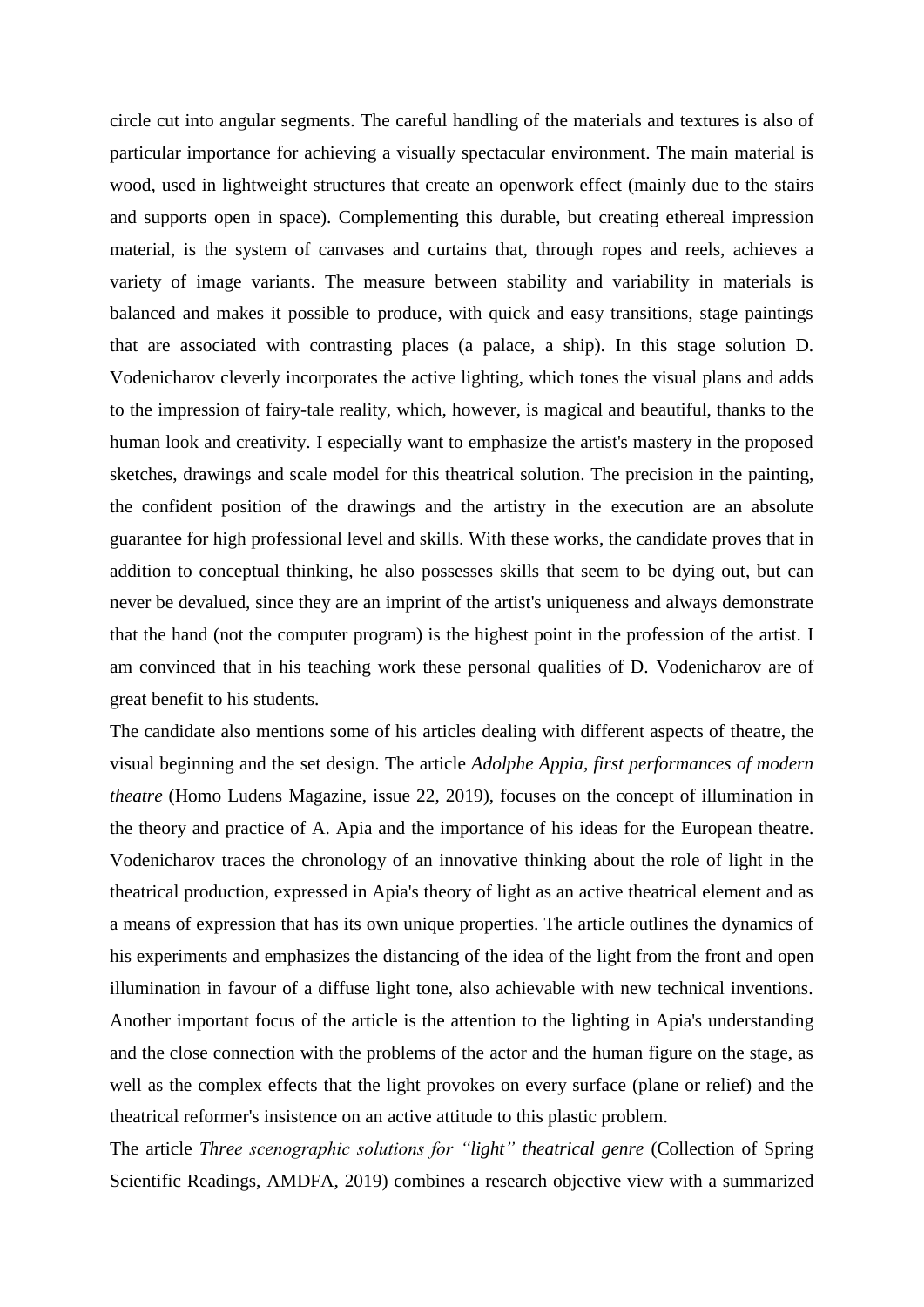creative experience of the author in dealing with a stage task from the field of the so-called "light" theatrical genre. As obvious from the first lines, the musical is clearly seen as a theatrical practice, and in particular three productions on the stage of Plovdiv Drama Teathre (*The Schmuck, God is Innocent and The Wizard of Oz*), directed by L. Capon with the music of Petar Radevski *(The Schmuck, God is Innocent*). The article comments the foundations of the challenge n in this stage task, which is cited as a problem for creating a vivid and spectacular stage vision, corresponding to the subject matter, the music and the theme of the libretto. D. Vodenicharov considers three fundamentally different stage-costume approaches and emphasizes as the main creative problem the theatricalization of the musical beginning, as an important element of this stage genre. In depth, but also with ease, it offers three options, based on three different dominant principles. *The Schmuck* is developed in the aesthetics of combining the structure of fairy-tale metamorphosis with thematic motifs that are close to the excitement of adolescents (freedom, honesty, justice), and a visual aesthetics, which expresses this problem through rotations of the structure, providing dynamics and wide associativity of the stage action. *God is Innocent* stands on diametrically different beginnings - the light contrast and the blending of plastic aesthetics (sharp direct lighting and dynamics of spectacular colour plans and different light temperature) are leading here. Another powerful means of expression is the play of proportions and volumes (between a real and an artificially altered human figure). *The Wizard of Oz* mixes the strong possibilities of suggesting colours and fabrics that can be used in different effect plans – artificial fabrics, cotton canvases – they can build a changing picture and create the impression of instant transformation of the material, that "hardens" or "lightens" in front of the viewer's eyes and contribute to the magical environment of the fairy tale. The costumes, which offer a theatrical version of the garment as an "assemblage", also contribute to the idea of movement over time, and correspond to the wider associative circles of dramaturgy.

The article *Historical Analysis of Stage Lighting* (collection of Spring Scientific Readings, 2012, Plovdiv) traces in chronological order the presence of light in the theatrical performance. In addition to the factual information about the technical and instrumental carriers of light sources, the article analyses the effects and possible artistic uses of lighting in theatrical performance. It explores the specific possibilities that each convention of a stage organization assigns to the theatrical lighting, as well as the connection of the light presence with the auditorium and the acting. Lighting is discussed not only from a technological and scenic point of view, but also as an element of the broader aesthetic understanding of each great theatrical era, as an artistic system and as a social phenomenon.